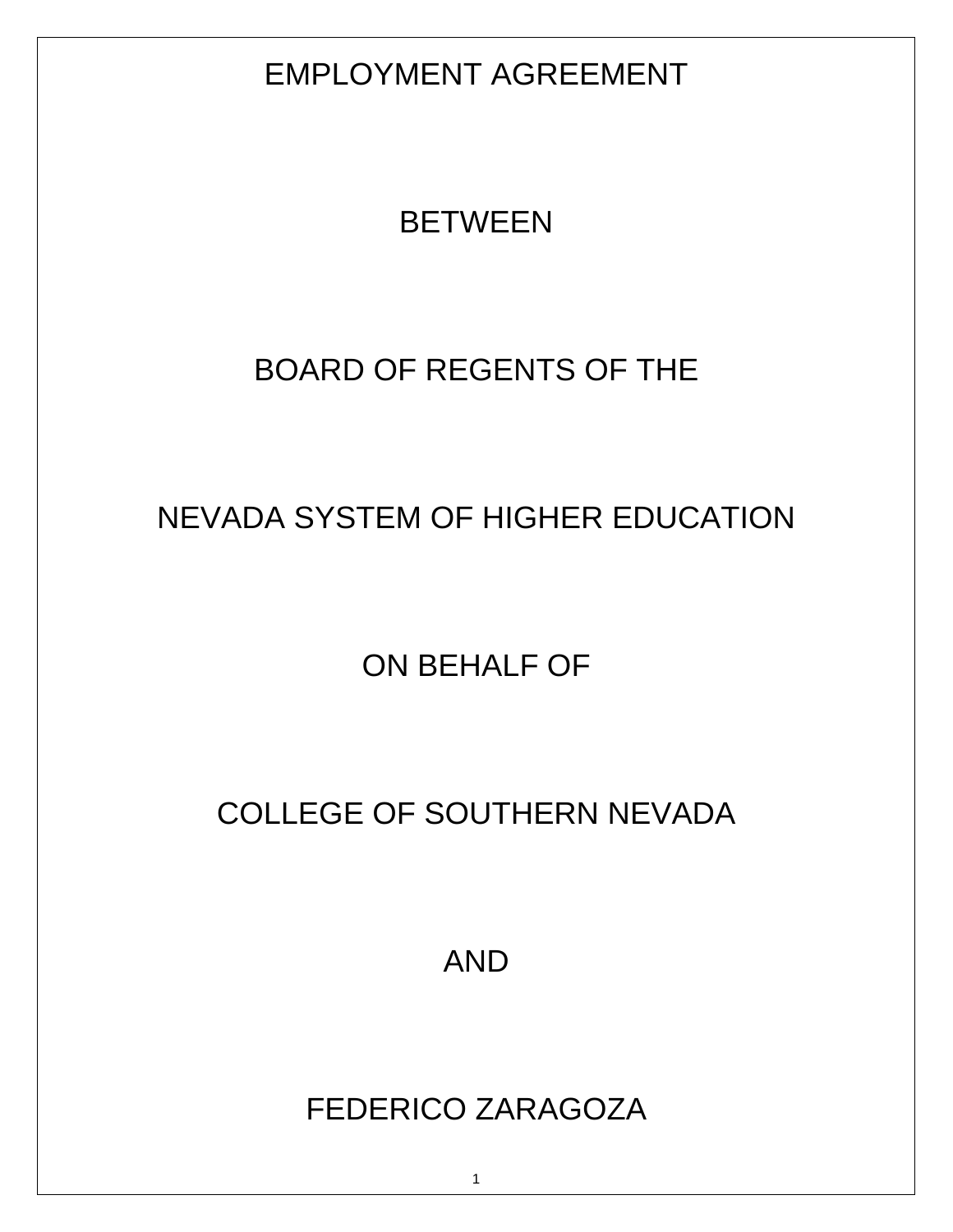# PRESIDENT EMPLOYMENT AGREEMENT between Board of Regents of the Nevada System of Higher Education, and Federico Zaragoza

This President Employment Agreement (this "Agreement") is effective this 11th day of May, 2018 (the "Effective Date"), contingent upon the approval of the Board of Regents of the Nevada System of Higher Education (the "Board of Regents" or "Employer"), by and between the Board of Regents of the Nevada System of Higher Education, and Federico Zaragoza (the " President" or the "Employee").

# ARTICLE 1 – PURPOSE

The Board of Regents and Employee have entered into this Agreement because the Board of Regents desires to contract the Employee to serve as the President of the College of Southern Nevada (the "Institution") for the period set forth in Article 3. The Board of Regents and the Employee agree that the President of the Institution conducts professional activities under circumstances unique in the Institution community and among Institution employees. The Employee desires to obtain the opportunities of employment with the Board of Regents which are set forth in this Agreement. For these reasons, the Board of Regents has agreed to employ the Employee and the Employee has promised to be employed by the Board of Regents upon the terms and conditions set out in this Agreement.

# ARTICLE 2 – PUBLIC DOCUMENT

The parties agree that this Agreement is a public document and that the Board of Regents may release copies of this Agreement to persons requesting the same.

#### ARTICLE 3 – TERM OF EMPLOYMENT, NOTICE OF NON-RENEWAL, MANDATORY BACKGROUND CHECK, AND EMPLOYEE'S CERTIFICATION OF TRUTH AND ACCURACY OF MATERIALS AND REPRESENTATIONS

3.1. Term of Employment.

The Employee's employment hereunder, subject to the approval of the Board of Regents of the Nevada System of Higher Education, shall commence on August 15, 2018 and, except as otherwise provided herein, shall continue until this Agreement terminates upon the close of business on June 30, 2021 (the "Term").

3.2. Notice of Non-renewal.

THE PARTIES TO THIS AGREEMENT EXPRESSLY UNDERSTAND AND AGREE THAT THIS AGREEMENT FOR THE PERIOD SET FORTH IN ARTICLE 3.1 ONLY AND THAT PROVISIONS OF THIS ARTICLE CONSTITUTE THE NOTICE TO THE EMPLOYEE OF THE NONRENEWAL OF EMPLOYMENT AND EMPLOYEE'S EMPLOYMENT WILL TERMINATE UPON THE CLOSE OF BUSINESS ON THE DATE SET FORTH IN THIS ARTICLE 3, AND THAT, NOTWITHSTANDING ANY PROVISION OF THE NEVADA SYSTEM OF HIGHER EDUCATION ("NSHE") CODE (BOARD OF REGENTS' HANDBOOK, TITLE 2) (HEREINAFTER, "NSHE CODE") TO THE CONTRARY, NO OTHER NOTICE OF NONRENEWAL OF EMPLOYMENT SHALL BE REQUIRED.

# 3.3. Supplemental Background Checks.

Employee is subject to and hereby consents to supplemental background check(s) related to pre-employment matters at the discretion of the Chancellor at any time during employment (each a "Supplemental Background Check)." If a Supplemental Background Check discovers any material information that is contrary to information provided by Employee to Employer during the presidential search process, the Board of Regents shall have the right to immediately terminate this Agreement for cause. In addition, if Employee fails to pass any Supplemental Background Check to the satisfaction of the Board of Regents, in its sole and absolute discretion, such failure shall constitute cause under Paragraph 6.1.d for termination of the contract and will invalidate this Agreement, which will result in Employee's immediate termination for cause.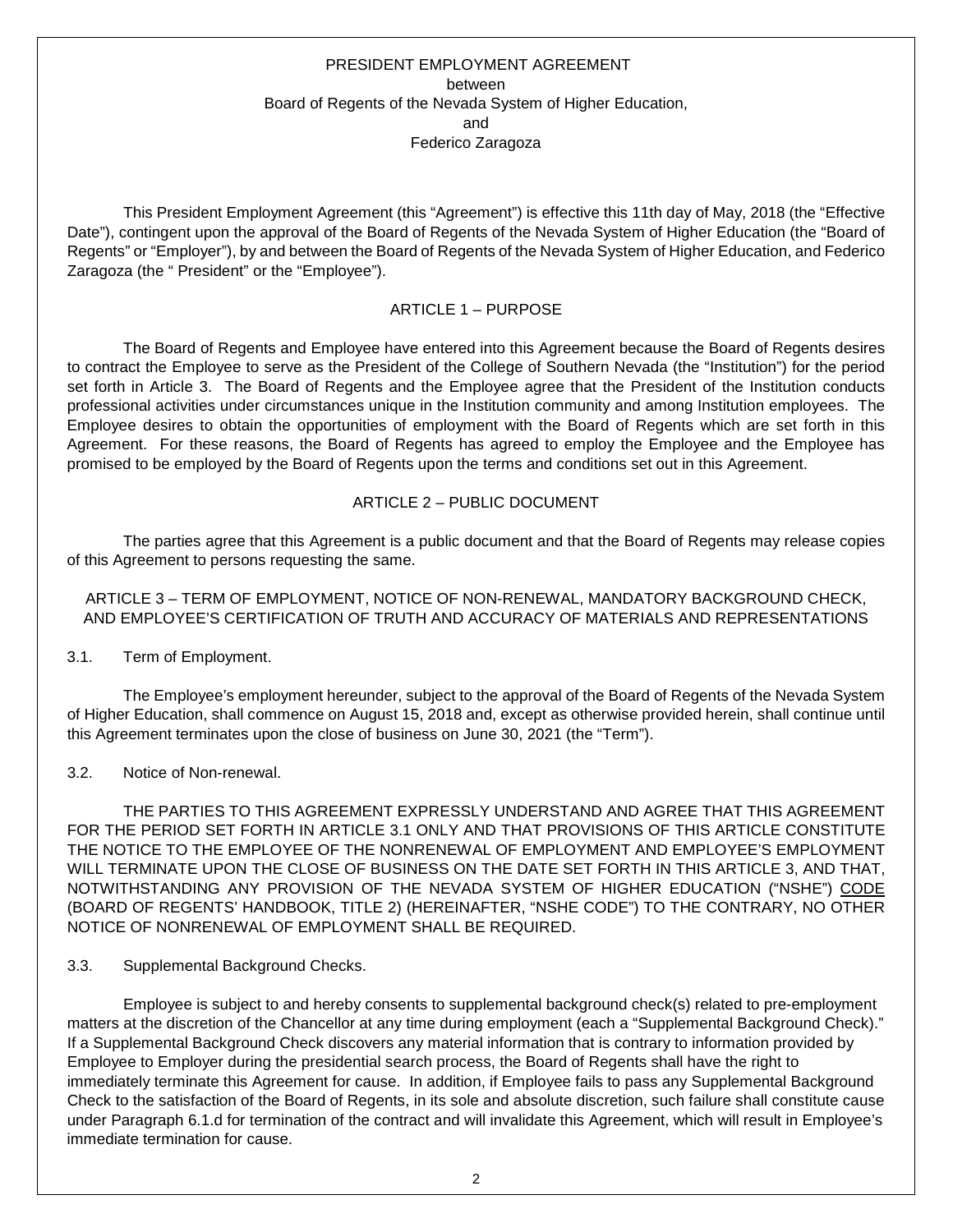# 3.4. Employee's Certification of Truth and Accuracy of Materials and Representations.

Employee does hereby certify and declare that Employee's application materials, including but not limited to resumes and curriculum vitae submitted in support of candidacy for employment are a true and accurate representation of Employee's education, credentials, qualifications, experience, and background and acknowledges that falsification of employment applications or documents submitted to the NSHE, or making other false or fraudulent representations in securing employment is grounds for immediate termination of this Agreement for cause. Falsification or misrepresentation of education, credentials, qualifications, experience, or background and/or evidence that degrees offered in support of candidacy for employment have been issued from non-accredited institutions, in Employer's sole and absolute discretion, invalidates the employment contract and voids this Agreement and results in immediate termination for cause.

# ARTICLE 4 – POSITION

# 4.1 Employment As President the College of Southern Nevada.

#### 4.1.a. Position.

The Employee is hereby employed by the Board of Regents to serve in the position of President of the College of Southern Nevada. Throughout the Term, the Employee shall devote his or her full time and energies in carrying out these duties for the exclusive benefit and at all times in the best interests of the Board of Regents, NSHE and the Institution.

4.1.b. President is Administrator; Reassignment.

Employee is an "administrator" as that term is defined by the policies, rules and regulations of the Board of Regents of the Nevada System of Higher Education and is subject to reassignment. In the event that Employee is reassigned to duties other than those as President during the Term of this Agreement, Employee's compensation shall be limited to the Base Salary and fringe benefits set forth in Articles 5.1 and 5.2 of this Agreement.

4.2 Description of Employee's Responsibilities.

4.2.a. Recognition of Duties.

The Employee agrees to be a faithful and loyal employee of the Board of Regents. The Employee agrees to devote Employee's best efforts to the performance of all duties of president as outlined by the Board of Regents and to give proper time and attention to furthering Employee's responsibilities as president and to comply with all rules, regulations, policies, and decisions established or issued by the Board of Regents, the NSHE and the Institution. The Employee agrees that, notwithstanding any provision of Article 5.8 herein, during the Term, Employee shall not engage, directly or indirectly, in any business or investments that would materially detract from or interfere in any way with Employee's ability to apply best efforts to the performance of all duties hereunder.

# 4.2.b. General Duties and Responsibilities of Employee.

During the Term, the Employee agrees to undertake and perform properly, efficiently, to the best of Employee's ability and consonant with the standards of the Board of Regents all duties and responsibilities attendant to the position of President as set forth in Article 4.2.c below.

All standards, requirements and policies of the Board of Regents, NSHE and the Institution shall be observed by the Employee and members of Employee's staff at all times. As President, the Employee will publicly support the mission and policies of the Board of Regents, NSHE and the Institution. Employee shall not exhibit any behavior that brings Employee, the Board of Regents, NSHE or the Institution into public disrepute, contempt, scandal or ridicule or in any behavior that is unfavorable to the reputation or ethical standards of the Board of Regents, NSHE or the Institution. In Employee's position as President, Employee is held directly accountable by the Board of Regents for these general responsibilities.

# 4.2.c. Duties and Responsibilities While Employed as President.

The duties and responsibilities assigned to the Employee in connection with this position as President of the Institution are set forth in the Board of Regents Handbook, the NSHE Procedures and Guidelines Manual and the Institution administrative manual and bylaws. Specific job duties and responsibilities, as set forth in the Board of Regents Bylaws, Article VII, Section 4, and as may be amended from time to time, include, but are not limited to: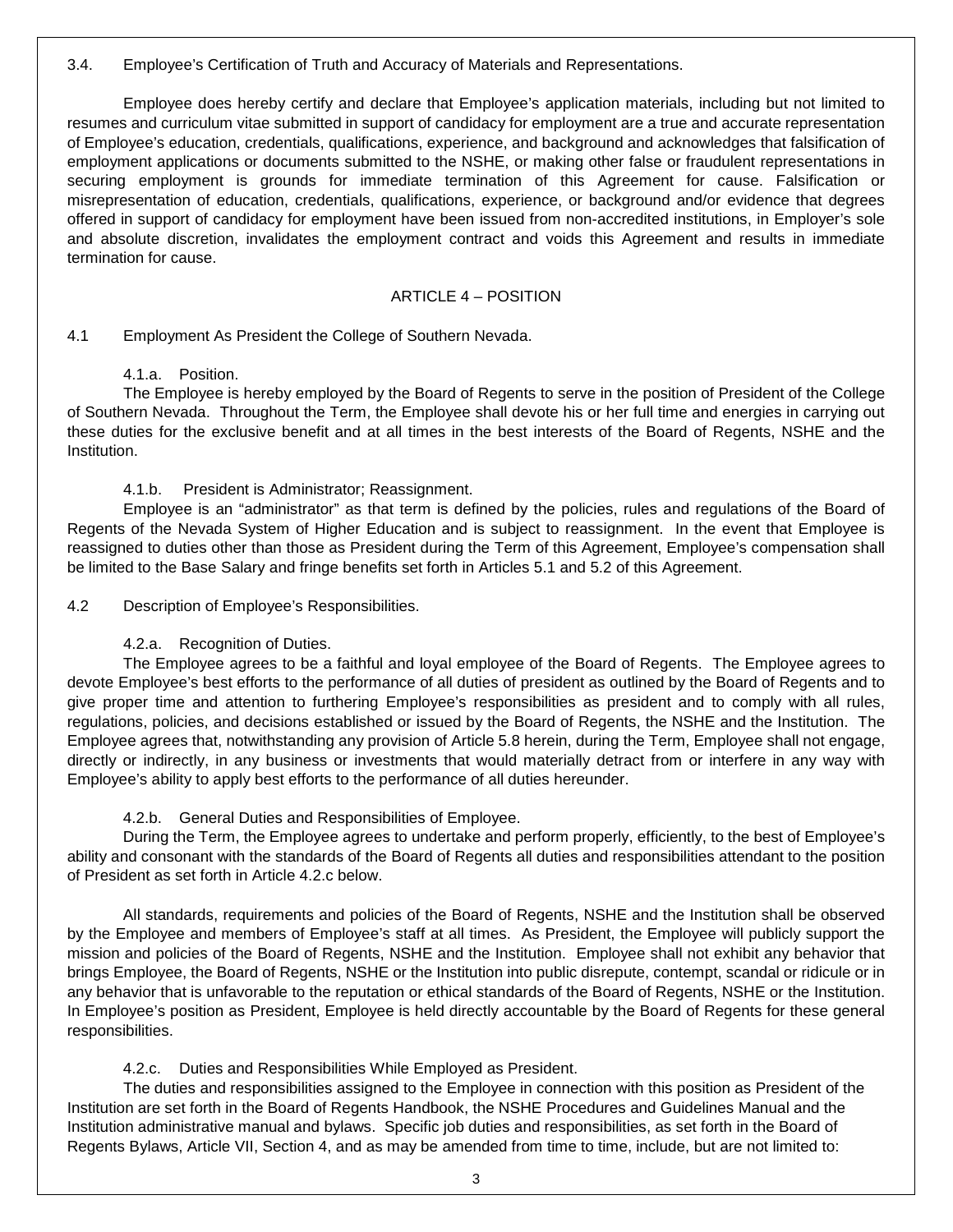#### 1. Leadership

Providing leadership in the planning and implementation necessary for the successful operation of the Institution and to ensure that the Institution develops to its fullest potential;

# 2. Appointing Authority

Serving as the appointing authority for all professional personnel of the Institution, subject only to the Nevada System of Higher Education Code, with the authority to execute personnel contracts;

# 3. Personnel

Reviewing the quality of performance of all professional personnel of the Institution and to either take final action or to recommend action to the Board of Regents on personnel matters in conformity with the Nevada System of Higher Education Code;

#### 4. Budget

Developing the budget of the Institution and administering the approved budgets of the Institution in accordance with NSHE policies;

#### 5. Grants, Contracts and Gifts

Authorizing the transmission of applications or requests for grants, contracts or gifts to individuals, foundations, corporations, and the state and federal government;

#### 6. Spokesperson

Serving as the principal spokesman of the Institution and, in concert with the Chancellor, to represent the Institution before the Board of Regents, the Legislature, and all other appropriate bodies;

#### 7. Compliance

Ensuring compliance by the Institution (by and through its professional personnel), with the NSHE Code, NSHE policies, the Board of Regents Bylaws, and institutional bylaws.

#### 8. Communication

Notifying the Board as soon as practicable of campus events that may have significant impact on the Institution including, but not limited to, the reputation or public image of the Institution;

#### 9. Intercollegiate Athletics

To provide oversight, management, and control of intercollegiate athletic programs, if any, consistent with all applicable Board and Institution policies;

#### 10. Additional Duties

Performing such additional duties as the Board may direct.

#### 4.3 Other Duties and Responsibilities.

In addition to the duties and responsibilities set forth in Section 4.2.c, above, Employee shall have the following additional duties and responsibilities:

#### 4.3.a Budget.

Employee shall annually prepare a detailed budget for the Institution and submit the budget to the Chancellor and the Board of Regents in accordance with all applicable policies and procedures. Employee shall also manage and administer the approved budget for the Institution in accordance with all applicable policies and procedures.

#### 4.3.b Fundraising.

Employee acknowledges that fundraising and resource development are important to the development of the Institution and that the Employee is expected to continually engage in such activities for the betterment of the Institution. Employee will prepare and execute capital campaigns and other fundraising plans for the Institution as directed by the Chancellor or the Board of Regents.

#### 4.4 Reporting Relationship.

The Employee shall report to the Chancellor.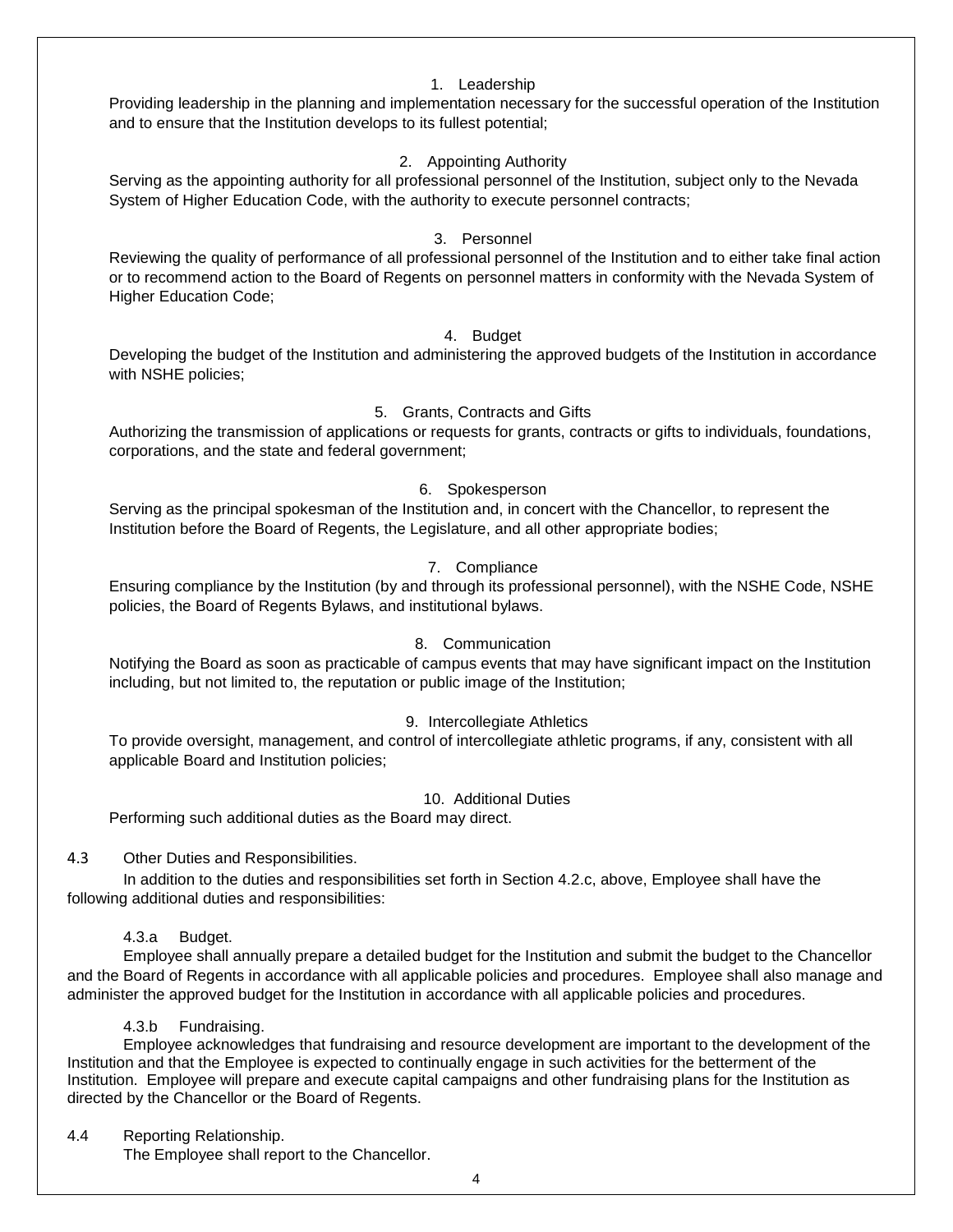# 4.5 Annual and Periodic Performance Evaluations.

The Employee's annual and periodic evaluation of performance of job duties and responsibilities shall be performed in accordance with the provisions of the NSHE Procedures and Guidelines Manual, Chapter 2, Section 2, as amended from time to time. These evaluations also will take into account prior evaluations and the expectations and goals set for the Employee in such prior evaluations.

#### 4.6 Compliance with all Policies and Procedures as Amended.

The Employee must comply with all NSHE and institution policies and procedures as they may be adopted or amended from time to time during the Term of this Agreement.

#### ARTICLE 5 – COMPENSATION

In consideration for the promises Employee has made in entering into this Agreement, the Employee shall be entitled to the compensation as described below. All payments, including non-cash consideration and benefits are subject to normal deductions and withholding of all applicable state, local and federal taxes, including all provisions, regulations and guidelines of the Internal Revenue Code, and for any retirement or other benefits to which the Employee is entitled or in which Employee participates, and are subject to the terms and conditions of Article 6 hereof concerning termination of this Agreement and Article 7 hereof concerning restrictions on competitive employment.

#### 5.1 Base Salary and COLA.

5.1.a Base Salary.

The base salary paid to the Employee for all services and satisfactory performance of the terms and conditions of this Agreement shall be at the base rate of \$285,000.00 ("Base Salary") per fiscal year (a fiscal year begins on July 1 and ends the following June 30), prorated to the portion of the fiscal year the Employee is actually employed, and payable in equal monthly installments to the Employee on the first working day of each consecutive calendar month during the Term. Notwithstanding this Article 5.1, in the event there are salary reductions throughout the Nevada System of Higher Education for any fiscal year during the Term, Employee's salary shall be reduced by the same percentage and in the same manner as other employees of the NSHE through the mechanisms required by the Board of Regents, such as, for example, salary reduction and unpaid leave days.

# 5.1.b COLA.

Employee is not eligible for a Cost of Living (COLA) increase in fiscal year 2019. If the Nevada State Legislature grants a COLA increase for state employees and if the Nevada System of Higher Education authorizes a COLA increase for its employees in fiscal years 2020 or 2021, Employee is entitled to receive a COLA increase in those years

#### 5.2 Fringe Benefits.

Except as provided herein, the Employee shall be entitled to the standard fringe benefits provided to all other professional employees of the NSHE including, but not limited to, retirement contributions based upon the Base Salary paid pursuant to Article 5.1 of this Agreement, insurance, annual and sick leave.

#### 5.3 Initial Employment Allowance and Expenses

The Institution shall allocate an initial employment allowance for the purpose of reimbursing the Employee for reasonable moving and related expenses for relocation which shall not exceed ten (10) percent of Base Salary.

Reimbursement to the Employee for all travel and out-of-pocket expenses reasonably incurred for the purpose of and in connection with the performance of Employee's duties under this Agreement, reimbursement shall be made in accordance with standard reimbursement rates and procedures of the NSHE and the Institution upon presentation to the Chancellor of standard travel reimbursement forms, vouchers or other statements itemizing such expenses in reasonable detail. For purposes of this section, Employee's primary residence shall be Las Vegas, Nevada and Employee's eligibility for reimbursement for travel and other out-of-pocket expense shall be based on such primary residence.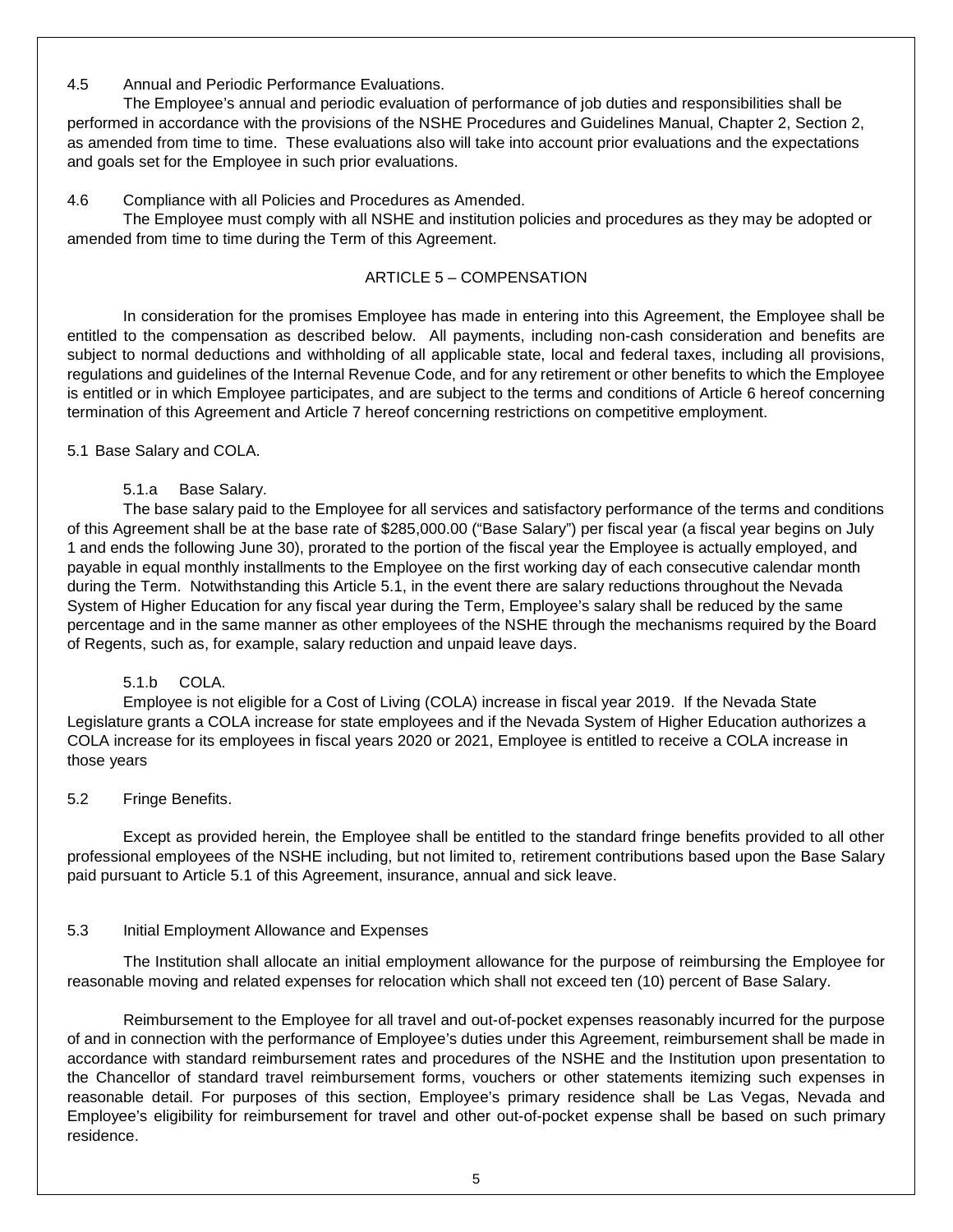#### 5.4 Automobile and Housing Allowance.

While serving as President, additional perquisites consisting of an automobile allowance and a housing allowance shall be provided in recognition of the requirements of this position and paid in lieu of furnishing an automobile and a house to the Employee as follows:

# 5.4.a Automobile.

An automobile allowance of \$8,000.00 per fiscal year, paid in equal monthly installments and prorated for partial months of service, which shall be in lieu of reimbursement for use of a private vehicle on official business within a fiftymile radius of the Employee's primary residence.

# 5.4.b Housing.

An annual housing allowance of \$12,000.00 per fiscal year, paid in equal monthly installments and prorated for partial months of service. The annual housing allowance is the only amount paid for housing no matter the number or location of houses or residences utilized by Employee.

# 5.5 Host Account.

The appointee shall have the use of an annual host account of \$5,000.00 per fiscal year only while serving as the President. The host account for partial fiscal years of service as the President will be prorated. Expenditures from the host account shall be used to entertain donors and other guests and must conform to policies established by the Board of Regents and the Chancellor. Host account funds may be used to pay for transportation, lodging, and meal expenses (in accordance with the standard state reimbursement rates) of appointee's spouse, companion or domestic partner when appointee's spouse, companion or domestic partner is expected to accompany appointee to events outside the fifty-mile radius from home for the purpose of assisting appointee in representing the Institution. Out-ofstate travel by appointee's spouse, companion or domestic partner will require prior approval by the Chancellor.

5.6 Outside Activities/Conflicts of interest/Competing Organizations.

# 5.6.a Chancellor's Approval Required.

Employee acknowledges that NSHE and Institution Conflict of Interest/Compensated Outside Services Policies and all related rules and procedures thereunder apply to Employee during the term of this Agreement. Consistent with such policies, Employee agrees for the Term not to serve, directly or indirectly, as an employee or otherwise, as a director, personnel executive, advisor and/or consultant, nor perform related services for any organization, club or group, with compensation, without the prior written consent of the Chancellor, which consent can be withheld in the Chancellor's reasonable discretion. During the Term of employment hereunder, Employee shall not make or continue to hold any investment in or be associated with any enterprise, which could be deemed to be competitive or in conflict with the objectives and philosophies of the Board of Regents, NSHE or the Institution, without first having obtained the written approval of the Chancellor, which approval may be withheld in the Chancellor's sole and absolute discretion.

# 5.6.b. NSHE is Not Liable.

ANY ARRANGEMENTS FOR OUTSIDE COMPENSATION OR OUTSIDE ACTIVITES ARE INDEPENDENT OF THE EMPLOYEE'S NSHE EMPLOYMENT, AND THE EMPLOYEE HEREBY RELEASES THE NSHE, ITS REGENTS, OFFICERS, EMPLOYEES AND AGENTS FROM ANY LIABILITY, DAMAGES OR CLAIMS IN ANY WAY RELATED TO OR ARISING FROM ANY OUTSIDE ACITIVITIES, FOR ANY PAYMENT OF OUTSIDE COMPENSATION OR FOR ANY CLAIMS ARISING THEREFROM UNDER ANY CIRCUMSTANCES WHATSOEVER. EMPLOYEE HEREBY EXPRESSLY RELEASES NSHE, ITS REGENTS, OFFICERS, EMPLOYEE'S AND AGENTS FROM ANY AND ALL CLAIMS FOR THE LOSS OF ANY COLLATERAL BUSINESS OPPORTUNITIES OR ANY OTHER BENEFITS, PERQUISITES OR INCOME RESULTING FROM ANY OUTSIDE ACTIVITIES OF EMPLOYEE.

# 5.7 Compliance with State and Federal Laws.

Employee is subject to and must comply with all applicable state and federal laws and regulations, including but not limited to, the financial disclosure requirements in accordance with NRS 281.559, and the provisions of the state Code of Ethical Standards set forth in NRS 281A.400-NRS 281A.440.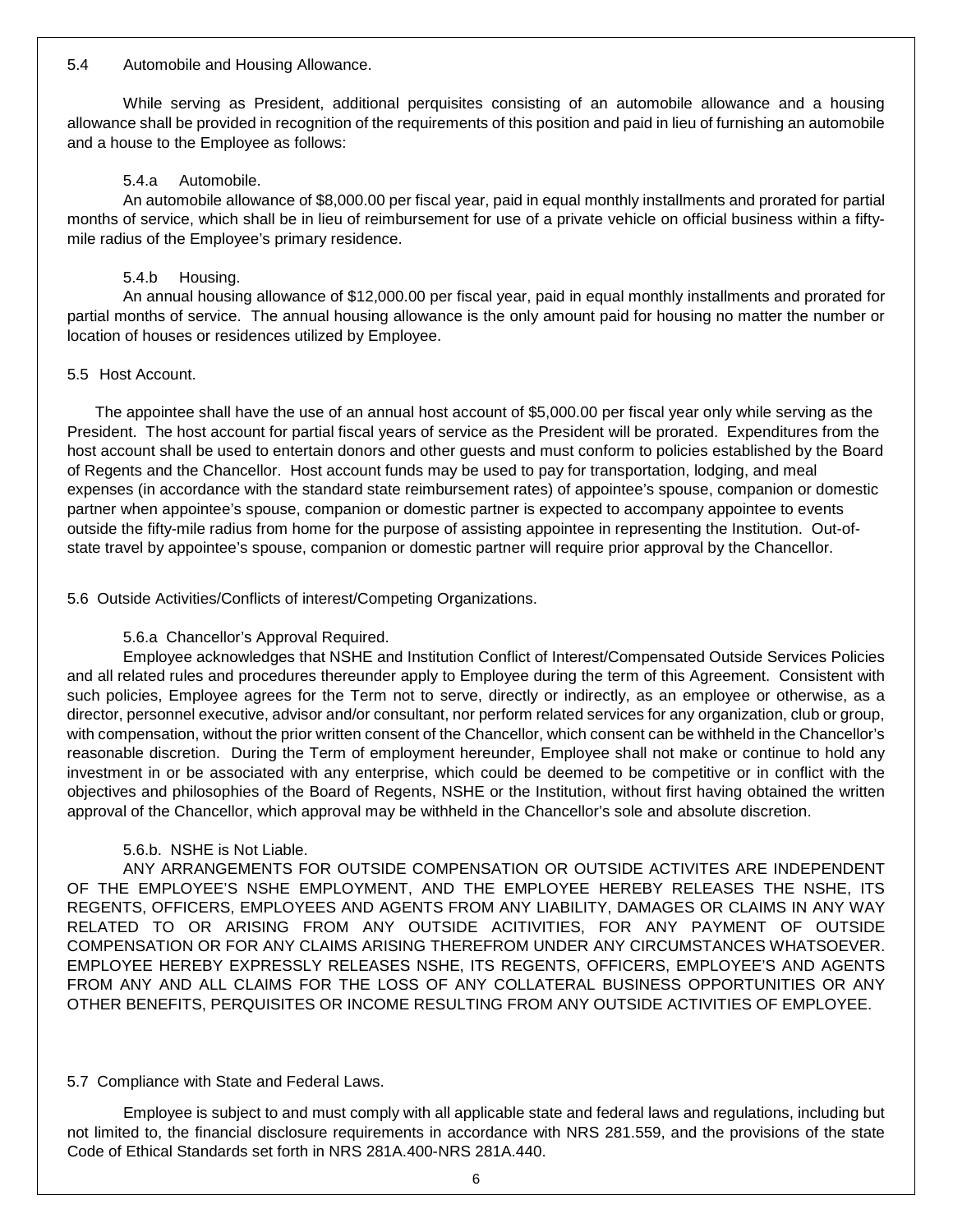# ARTICLE 6 – DISCIPLINE AND TERMINATION

#### 6.1 Discipline and Termination.

Employee recognizes that Employee's promise to remain as President of the Institution through the entire Term is of the essence of this Agreement to the Employer. It is also recognized, however, that certain circumstances may make it appropriate for Employer to terminate this Agreement prior to the completion of its entire term, as follows:

# 6.1.a. Termination Without Cause.

Employee serves at the pleasure of the Board of Regents and at any time after commencement of this Agreement, the Board of Regents, for its own convenience, may terminate this Agreement. Employee may be removed by the Board of Regents at any time, without cause, and the Agreement terminated. Upon termination without cause, the Employee shall continue to receive on a monthly basis the Base Salary set forth in Article 5.1.a for (a) the expiration of the Term of this Agreement, or (b) twelve (12) months following such termination, whichever occurs first. Upon termination without cause Employee shall not receive or be entitled to any payments for housing allowance, automobile allowance, and host account, as set forth in Articles 5.2 through 5.6 of this Agreement. Upon termination without cause, the President shall not be entitled to any remaining payments for perquisites, salary supplements, accrued annual leave, bonuses, deferred compensation, or any payments funded by a Foundation**.** 

# 6.1.b Mitigation by Employee.

Notwithstanding the provisions of Article 6.1.a, Employee agrees to mitigate the Employer's payment obligation under Article 6.1.a by making reasonable and diligent efforts to obtain employment; such employment includes, but is not limited to, any position in administration or consulting services provided to any school, college or university. Failure to reasonably and diligently seek other employment shall relieve Employer of its obligation under Article 6.1.a. After Employee obtains such new employment, Employer's payment obligation under Article 6.1.a shall be reduced by the salary or other monetary consideration paid to Employee from such new employment.

# 6.1.c Automatic Termination upon Death or Disability of Employee

This Agreement terminates upon the Employee's death. Notwithstanding any provision of the NSHE Code to the contrary, in addition to any benefits which may be paid to the estate of the deceased Employee from insurance, retirement or any other source, Employer shall pay to the Employee's estate the Employee's salary through the day death occurred, plus any earned, accrued but unused annual leave, if applicable under NSHE policies, together with one-twelfth of the Employee's base salary.

Upon total or permanent disability of the Employee, within the meaning of the NSHE's disability insurance for employees, the Employee is required to first use all unused accrued sick leave and, if applicable, annual leave or other leave authorized under NSHE policies. Upon the expiration of such leave or the period of six (6) months, whichever comes last, this Agreement shall automatically terminate.

# 6.1.d Employee Subject to Discipline and Termination for Cause.

Employee is subject to disciplinary action, up to and including termination for cause, by the Board of Regents or the Chancellor in accordance with the provisions of this Agreement and/or the provisions of the Board of Regents Bylaws, Title 1, Article VII, Section 3.e.14, as amended from time to time. In addition to the prohibited activities set forth in Title 1, Article VII, Section 3.e.14, Employee acknowledges and agrees that discipline may also be based upon any breach of the terms of this Agreement, and any violation of the policies and procedures of the Board of Regents, NSHE or the Institution. Employee further acknowledges and agrees that the administrative process provided in Title 1, Article VII, Section 3.e.14 constitutes legal due process, and that no further administrative process is required.

# 6.1.e Employer's Obligations Upon Termination for Cause.

In the event this Agreement is terminated for cause, as of the effective date of such termination, all of the Employer's obligations to the Employee under this Agreement subsequent to that date shall cease, including, without limitation, payment of any compensation set forth in Article 5. Employee shall not be entitled to payment for accrued and unused annual leave. In no case shall the Employer be liable to the Employee for the loss of any collateral or outside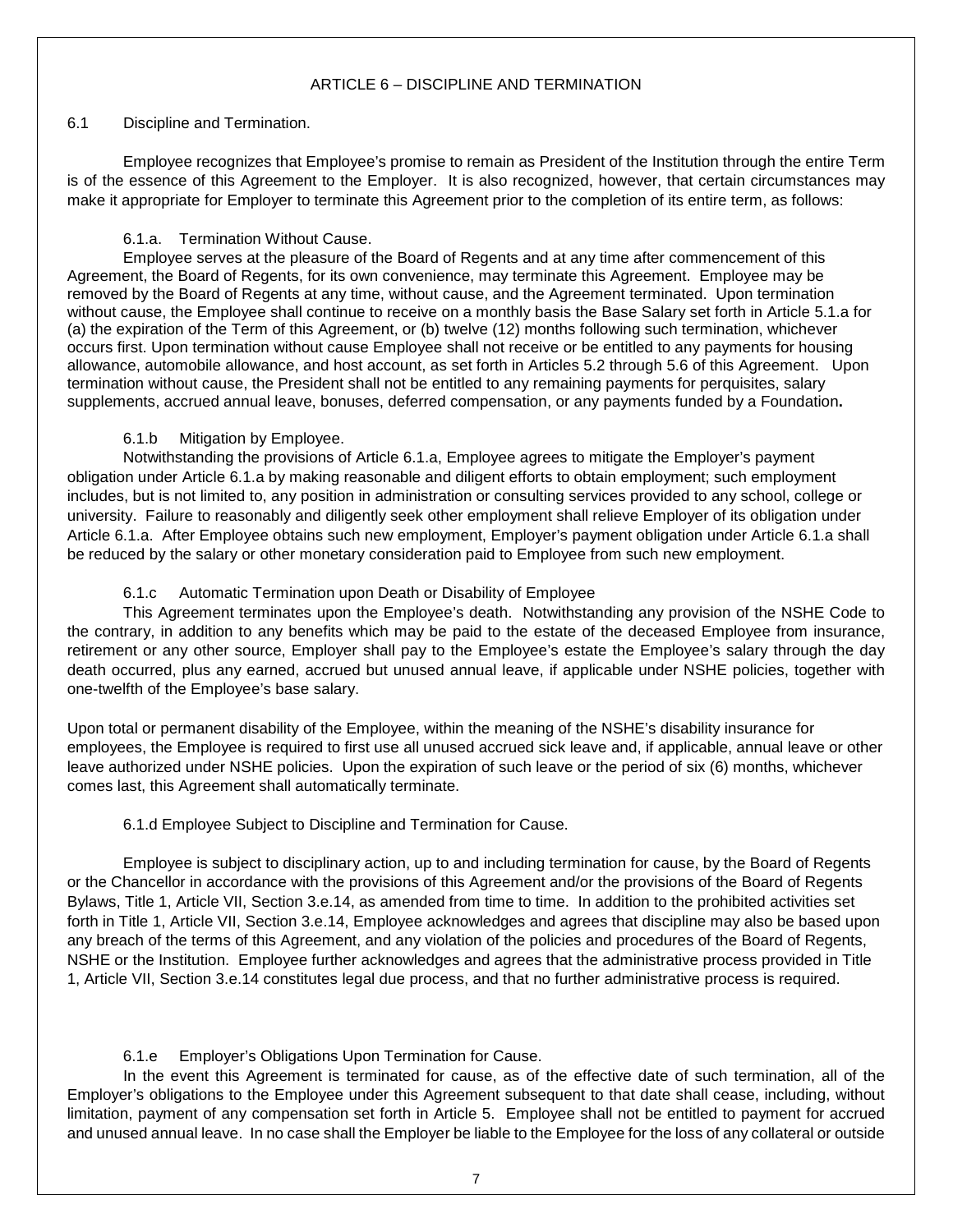business opportunities or any other benefits, perquisites or income resulting from activities such as, but not limited to, consulting relationships or from any other source whatsoever.

# 6.2 Termination by Employee.

# 6.2.a. Termination for Convenience of Employee.

The Employee understands that Employee's promise to remain employed as President for the entire Term is of the essence of this Agreement to the Employer. The Employee also understands that Employer is making a highly valuable investment in Employee's continued employment by entering into this Agreement and that its investment would be lost were Employee to resign or otherwise terminate employment with Employer prior to the expiration of this Agreement. In recognition of these understandings, the parties agree that while the Employee may, nevertheless, terminate this Agreement prior to its normal expiration, such termination shall be only upon the following terms and conditions:

# 6.2.a.1. Written Notice of Termination.

The Employee, for Employee's own convenience, may terminate this Agreement during its Term by giving prior written notice to Employer. Such termination shall be effective no earlier than ten (10) calendar days after receipt of the written notice unless otherwise agreed to by the parties in writing.

# 6.2.a.2. Liquidated Damages.

If the Employee terminates this Agreement for convenience, all obligations of Employer shall cease as of the effective date of the termination, and, if the effective date of the termination is within twelve (12) months of the Effective Date of this Agreement, the Employee or Employee's designee shall pay to the Employer, as liquidated damages and not a penalty, the sum of \$75,000.00. The liquidated damages shall be due and payable within twenty (20) calendar days of the effective date of the termination, or as otherwise agreed in accordance with a payment schedule agreed upon by the Chancellor, in consultation with the Chair of the Board of Regents. Any unpaid amount of liquidated damages shall bear simple interest at a rate of eight (8) percent per annum until paid.

# 6.2.a.3. Not a Penalty.

The parties have both been represented by, or had the opportunity to consult with, legal counsel in the negotiation of this Agreement and have bargained for and agreed to the foregoing liquidated damages provision, giving consideration to the fact that Employer will incur administrative and recruiting costs in obtaining a replacement for Employee, that Employer will lose the benefit of its investment in the Employee, and that Employer may face potentially increased compensation costs if Employee terminates this Agreement for convenience, all of which amounts are extremely difficult to determine with certainty. The parties further agree that the payment of such liquidated damages by Employee is Employer's sole remedy and the acceptance thereof by Employer shall constitute adequate and reasonable compensation to Employer for any and all damages and injury suffered by it because of such termination by Employee. The liquidated damages are not, and shall not be construed to be, a penalty.

# 6.2.b. Effect of Termination by Employee.

If the Employee terminates this Agreement prior to its expiration, all compensation and other obligations owed by Employer to the Employee under this Agreement will be terminated on the effective date of the Employee's termination, except such sums as are earned by and are still owing to the Employee prior to the effective date of the Employee's termination. The provisions of this Article 6.2 shall be without prejudice to any right Employer may have under applicable law.

In no case shall Employer be liable to the Employee for the loss of any collateral business opportunities or any other benefits, perquisites or income resulting from activities, contracts, consulting relationships or from any other sources that may ensue as a result of the Employee's termination of this Agreement.

# ARTICLE 7 – RESTRICTIVE COVENANTS

7.1 Confidential Information.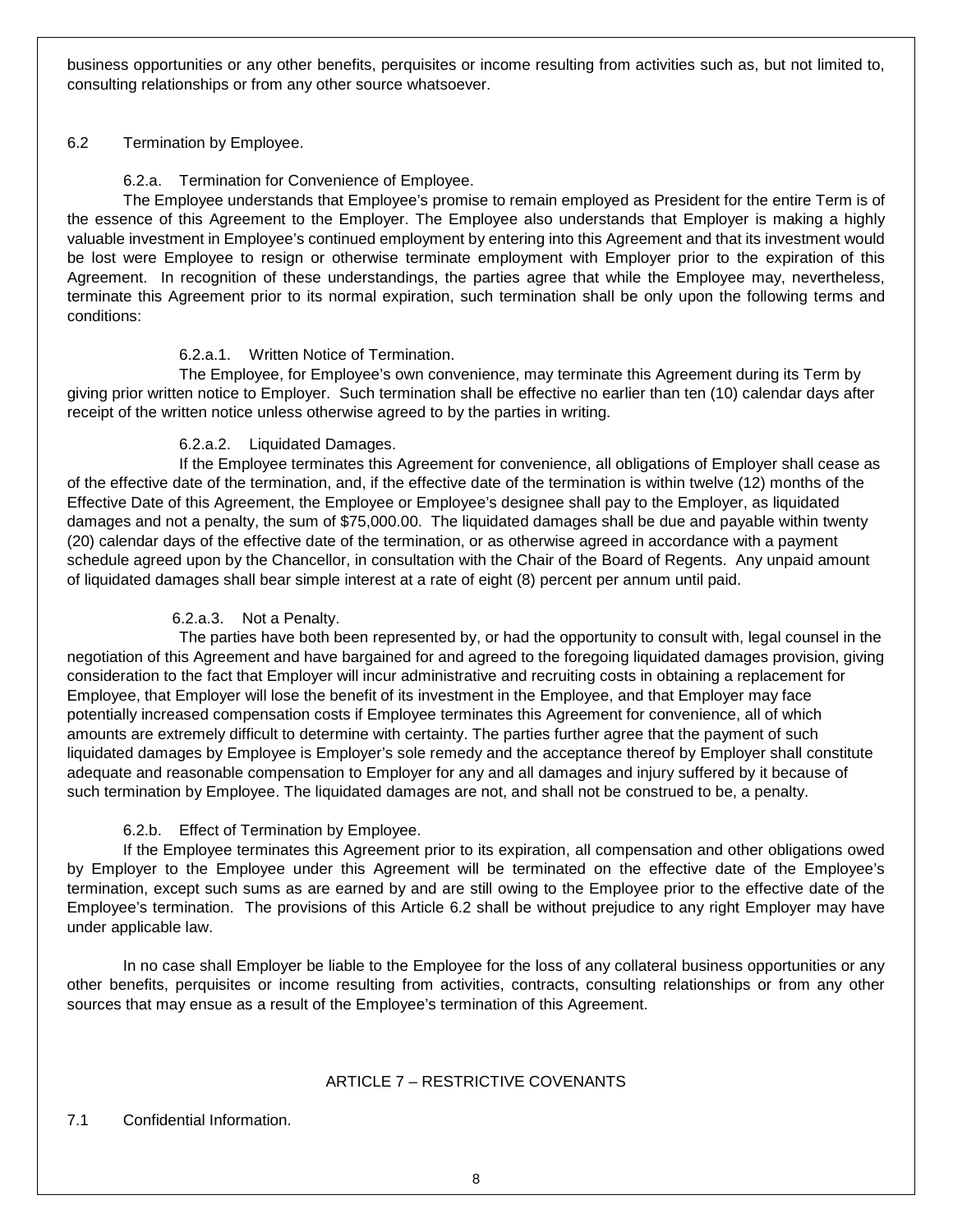The parties agree that in the course of employment, Employee will have access to confidential information regarding the Institution and its programs which could be used by third-parties, including other institutions of higher education, to the disadvantage of the Institution or in a manner that violates the law or policy and exposes the Institution to liability, including fines and penalties. Confidential information may include, but is not limited to, donor lists and donor information, personnel information, employee and patient health information, attorney-client privileged information, and other information or documents deemed confidential by law or NSHE policy. Employee shall hold confidential information in strict confidence and will exercise a reasonable degree of care to prevent disclosure of confidential information to third-parties. Except as required by law or where authorized by NSHE policy, Employee shall not provide, and is prohibited from providing, confidential information to third-parties, including other institutions of higher education, their employees, agents or representatives. Any breach by Employee of the obligations under this Article 7.1 shall constitute cause for termination under Article 6.1.d of this Agreement. Notwithstanding any other provision of this Agreement, Employee's obligations under this Article 7.1 shall survive the expiration or termination of this Agreement.

#### 7.2 Other Employment Opportunities.

The parties agree that should another employment opportunity be presented to the Employee or should the Employee be interested in another position as a President at any institution of higher education, the Employee shall immediately notify the Chancellor in writing of such opportunity or interest.

#### ARTICLE 8 – MISCELLANEOUS

#### 8.1 Choice of Law and Venue.

It is the intent of the parties hereto that this Agreement shall be governed by and construed in accordance with the laws of the State of Nevada and the laws of the State of Nevada shall govern the validity, performance and enforcement of this Agreement. Any and all disputes arising out of or in connection with this Agreement shall be litigated in a court of competent jurisdiction in Clark County, State of Nevada, and the parties hereby expressly consent to the jurisdiction of said court.

#### 8.2 Assignment of Agreement.

The Employee's rights and interests under this Agreement may not be assigned, pledged or encumbered by the Employee.

#### 8.3 Merger Clause.

THIS AGREEMENT CONSTITUTES THE FULL AND COMPLETE UNDERSTANDING OF THE PARTIES WITH RESPECT TO THE EMPLOYMENT OF THE EMPLOYEE AND SUPERSEDES ALL PRIOR UNDERSTANDING AND AGREEMENTS, ORAL OR WRITTEN, REGARDING THE EMPLOYEE'S EMPLOYMENT BY THE BOARD OF REGENTS.

#### 8.4 Amendments to Agreement.

This Agreement may be amended at any time only by a written instrument duly approved by the Board of Regents of the Nevada System of Higher Education, and executed on behalf of the Board of Regents by the Chancellor or designee and the Employee.

#### 8.5 Severability.

If any provision or provisions hereof shall be deemed invalid or unenforceable, either in whole or in part, this Agreement shall be deemed amended to delete or modify, as necessary, the offending provision or provisions or to alter the bounds thereof in order to render it valid and enforceable.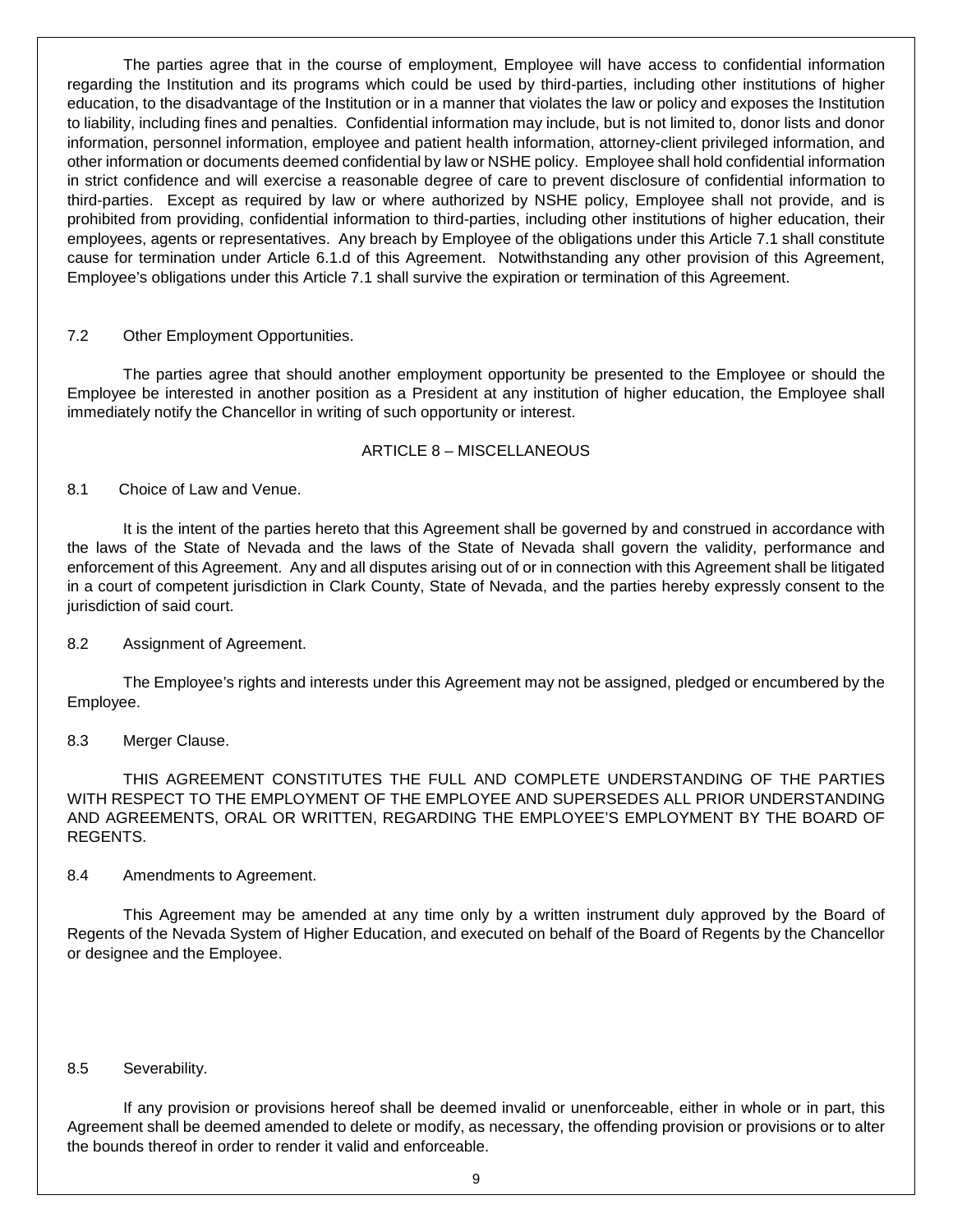# 8.6 No Waiver of Default.

No waiver by the parties hereto of any default or breach of any covenant, term or condition of this Agreement shall be deemed to be a waiver of any other default or breach of the same or any other covenant, term or condition contained herein.

# 8.7 Acknowledgement.

The Employee acknowledges that Employee has read and understands the provisions of this Agreement and that such provisions are reasonable and enforceable and Employee agrees to abide by this Agreement and the terms and conditions set forth herein. Employee acknowledges having had the opportunity to consult with counsel of Employee's choice regarding the provisions of this Agreement prior to signing it.

# 8.8 Indemnification

The Employee agrees to hold harmless and indemnify the Employer and Employers' officers, employees and agents from any and all suits, claims, demands, damages, liability, costs and expenses, including attorneys' fees and costs, arising out of the Employee's performance of acts outside the scope of this Agreement, or for acts in pursuit of outside income as permitted by this Agreement, except such suits, claims or demands in which the Employee seeks to compel Employer to comply with its obligations hereunder or in which the Employee seeks to enforce any remedies Employee may have hereunder. This Article 8.8 shall survive the termination for any reason of this Agreement.

# 8.9 Employer Retains All Materials and Records.

All materials or articles of information including, without limitation, all documents, records, material or data, furnished to the Employee or developed by the Employee in connection with the Employee's employment hereunder, are and shall remain the sole property of the Employer. This Article 8.9 shall survive the termination for any reason of this Agreement.

# 8.10 Employee Will Not Incur Indebtedness.

It is mutually agreed and understood that the Employee shall not incur any indebtedness for or on behalf of the Institution except in accordance with the policies and procedures established by the Board of Regents.

# 8.11 Government Immunity Not Waived.

It is expressly agreed and understood between the parties that Employer is an entity of the State of Nevada and that nothing contained herein shall be construed to constitute a waiver or relinquishment by the Employer of the right to claim such exemption, privileges and immunities as may be provided by law.

#### 8.12 Notice.

Any notice or communication which may or is required to be given under this Agreement shall be in writing and shall be deemed to have been given on the earlier of either the day actually received or on the close of business on the third business day next following the day when deposited in the United States Mail, postage prepaid, registered or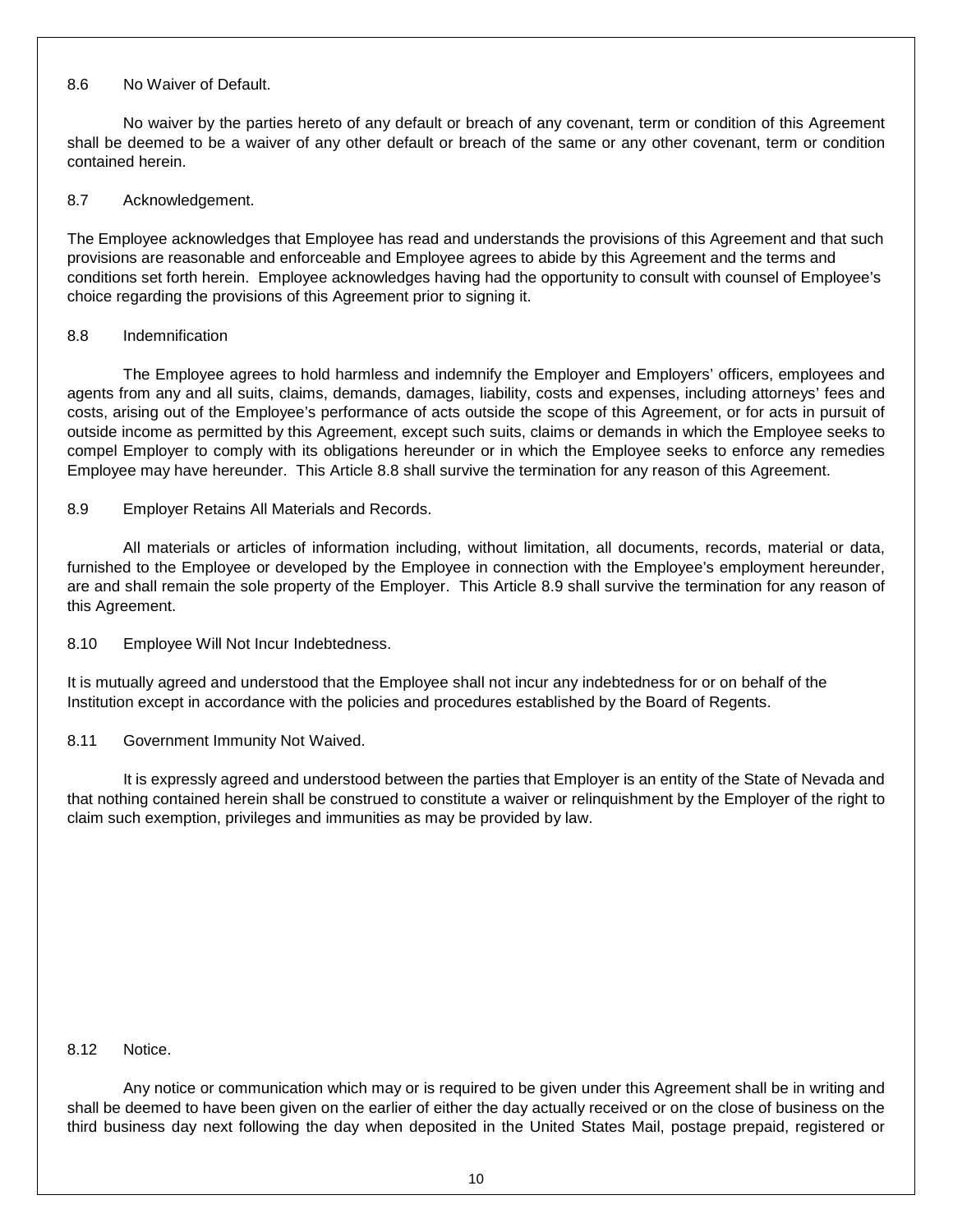certified, addressed to the party at the address set forth at its name below or such other address as may be given by such party in writing to the other:

*If to the Employee*:

\_\_\_\_\_\_\_\_\_\_\_\_\_\_\_\_\_ \_\_\_\_\_\_\_\_\_\_\_\_\_\_\_\_\_

\_\_\_\_\_\_\_\_\_\_\_\_\_\_\_\_\_

*If to the Board of Regents*:

**Chancellor** 2601 Enterprise Road Reno, Nevada 89512 *and* 4300 S. Maryland parkway Las Vegas, Nevada 89119

With a copy to:

Chief of Staff and Special Counsel 4300 Maryland Parkway Las Vegas, Nevada 89119

8.13 Applicability of Nevada System of Higher Education Code.

Except as expressly stated herein, the provisions of the Nevada System of Higher Education Code, Title 2 of the NSHE Board of Regents' Handbook, as may be amended from time to time during the Term, are incorporated in this Agreement.

8.14 Captions.

All captions in this Agreement are included for convenience only and do not constitute, nor are incorporated in, the terms and conditions of this Agreement.

# [SIGNATURE PAGE TO FOLLOW]